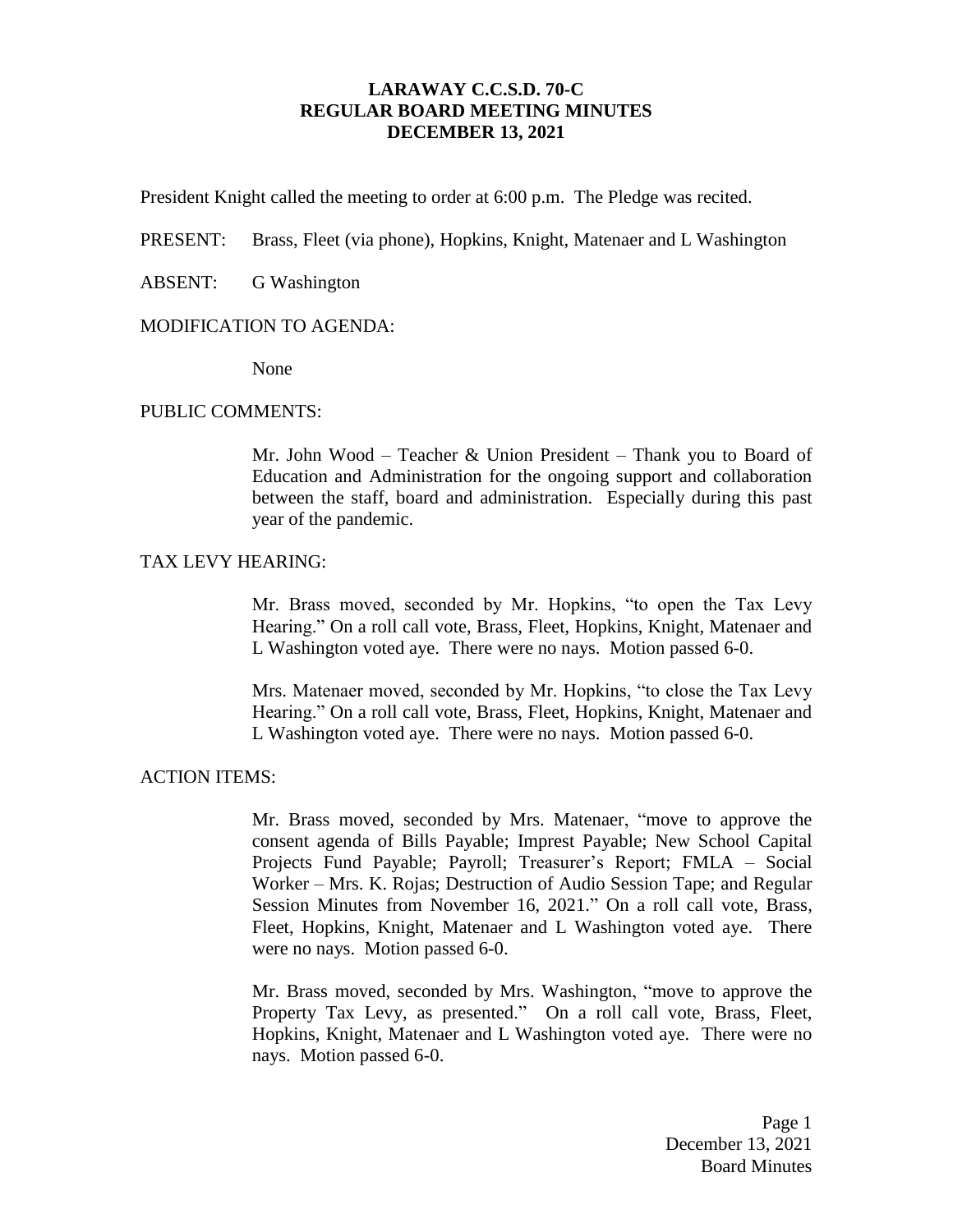Mr. Brass moved, seconded by Mr. Hopkins, "move to approve the 2022- 2027 Collective Bargaining Agreement with the Teacher's Union, as presented." On a roll call vote, Brass, Fleet, Hopkins, Knight, Matenaer and L Washington voted aye. There were no nays. Motion passed 6-0.

Mr. Brass moved, seconded by Mrs. Matenaer, "move to approve the Auditor Contract with Gassensmith & Michalesko, Ltd., as presented." On a roll call vote, Brass, Fleet, Hopkins, Knight, Matenaer and L Washington voted aye. There were no nays. Motion passed 6-0.

## BUILDING ADMINISTRATION REPORTS:

Nothing at this time

### SUPERINTENDENT'S REPORT:

- A. Press Policy  $\#108 1$ <sup>st</sup> Reading
- B. Bus Barn Update
- C. Post Issuance Tax Compliance Report
- D. District Procedure for Threat Assessment
- E. FOIA Mid-America Carpenters Regional Council
- F. Potential Solar Panel Contract from Ameresco

### REPORTS/DISCUSSIONS:

- A. COVID when we reach 25% positive or quarantine, we'd look at an adaptive pause or if we can't staff the classes
- B. Electric School Bus Visit at Midwest Transit

## ANNOUNCEMENTS – FOR THE GOOD OF THE LARAWAY AREA:

- A. 2021 Annual Awards Nominee Joliet Region Chamber of Commerce
- B. Three Rivers Legislative Breakfast Meeting February 12, 2022
- C. Staff Holiday Luncheon December  $17<sup>th</sup>$  in Café

### TOPICS FOR FUTURE DISCUSSIONS AND RECOMMENDED BOARD ACTION:

Nothing at this time

## NEXT BOARD MEETING:

A. Janaury 18, 2022 at 11:00 am.

Page 2 December 13, 2021 Board Minutes